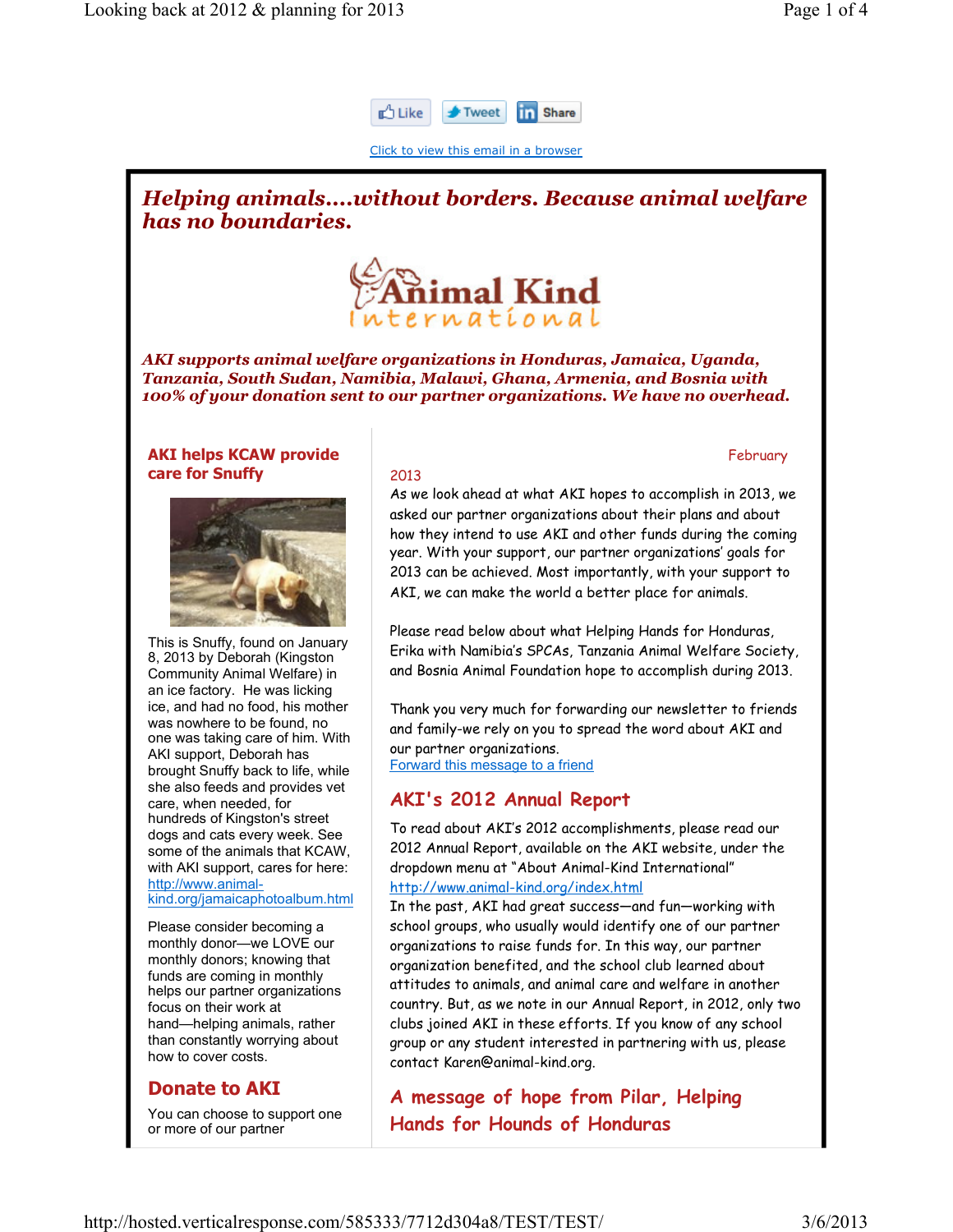organizations or you can leave it up to AKI to decide how to distribute funds. No matter what you choose, a one-time donation, a monthly donation, designating a specific organization, or leaving it to us to decide, 100% of every donation goes directly to our partner organizations. http://www.animalkind.org/supportus.html

### In Memory Of

AKI has added a new webpage and a new way you can support AKI while remembering the pets you've lost. Check out our new "In Memory Of" page. http://www.animalkind.org/memories.html. Send us your pet's photo and story; and/or donate in memory of a friend's beloved pet. See our Memorial page here: http://www.animalkind.org/memories.html

## Other Ways to Help

You can also help AKI by posting a review on Great Nonprofits. And if you haven't yet, please check out GoodSearch and GoodShop; these are both simple ways of supporting AKI—they only require you to search (GoodSearch) and shop (GoodShop). Go to the GoodSearch website, download the search toolbar, enter Animal-Kind International as your recipient organization, and then start searching:

http://www.goodsearch.com/

Pilar from HHHH told us about a dog she's now caring for named Mundo. Mundo is a small, 20 lb. terrier type dog. Pilar wrote to AKI: "Some kind people found him alongside a busy highway. He was skin and bones, covered in burrs and with large cuts across his back legs. He was unable to walk." The people who found him took him to the vet, who Pilar works with for her rescues, but they



never returned for the dog. The vet stitched up his leg, but the dog wouldn't eat. So the vet asked Pilar to help with this case. Pilar brought Mundo to her house, and he stayed next to her bed, where she fed him mashed up food every couple of hours. Little by little, he started eating on his own but only canned food. Now, after a month, he eats dry food and walks and runs and is filling out. He had no muscles on his hips and back legs since he couldn't walk—and who knows how long he had been lying at the side of the road. His muscles were completely wasted. Pilar tells us, "He is a sweetie! He loves life!"

Stories like Mundo's make me aware of how important AKI is to our partner organizations—Mundo's needs will be met because of AKI's support to Helping Hands for Hounds of Honduras. See more of HHHH's rescues that AKI's funds provide for, here:

http://www.animal-kind.org/hondurasphotoalbum.html

# AKI's Partner Organizations' Goals & Plans for 2013

In 2013, Erika, who oversees the funds we send to Namibia's rural SPCAs, tells us that she will focus on using AKI funds for spay/neuter and education in poor communities while continuing to support the daily needs of the rural



SPCAs (food, blankets, medicines).

Bosnia Animal Foundation's 2013 plans are to 1) Hold a spay-athon in April 2013. This is already being organized in a new city, which has shown it is very keen to cooperate with BAF. BAF intends to sterilize 300 dogs using a mobile clinic. 2) Continue smaller spay/neuter projects on a monthly basis. These are necessary to make sure the population of street dogs remains manageable in towns where BAF has already held larger spay-a-thons. 3) Continue to support the Orasje shelter. The shelter needs new infrastructure such as kennels, and constantly needs repairs (photo above).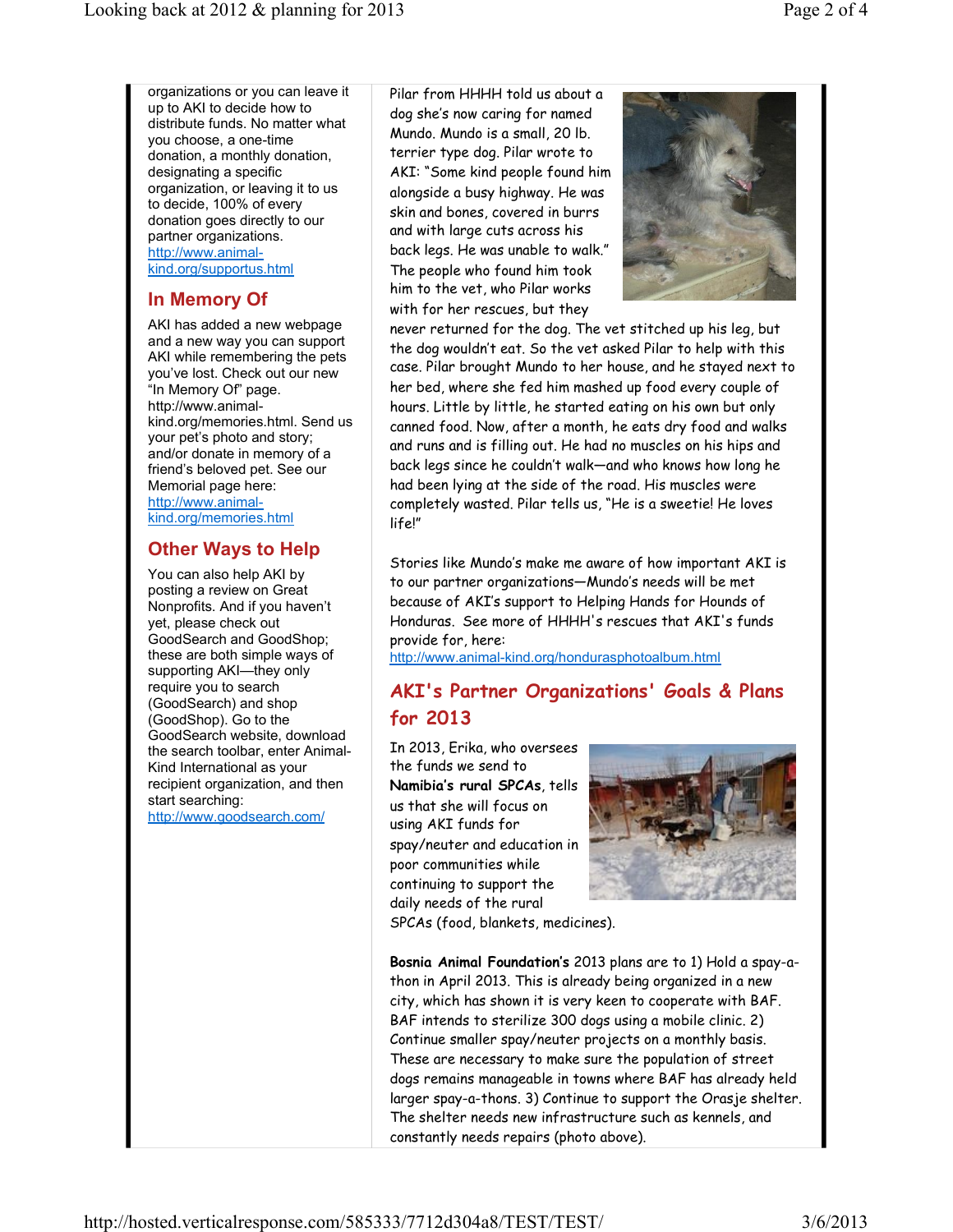| Dr. Thomas Kahema from Tanzania Animal Welfare Society        |
|---------------------------------------------------------------|
| told AKI of their 2013 plans:                                 |
| --After having worked on purely volunteer basis for the past  |
| four years since 2008, we will employ two permanent staff a   |
| vet and an animal handler for the year starting 2013. The     |
| other staff will still work on volunteer basis. This has been |
| reached following completion of our charity building and      |
| receiving various animal equipment donations and related      |
|                                                               |

veterinary supplies (many from AKI).

--We have many feral cats which will be trapped and sterilized and vaccinated against rabies and also de-wormed but also we will be helping the owned animals in the community at nonprofit rates. The charity veterinary clinic will be of low cost charges for animals whose owners are able BUT will be free for stray animals and those owned by real very poor people who cannot afford to pay for the veterinary care.

--TAWESO will be working on day to day basis from Monday-Saturday in the year 2013 instead of only when funds or volunteers are available. The other programmes will be carried out as usual (donkey welfare, humane ed, etc).

Helping Hands for Hounds of Honduras 2013 Goals are: 1. Begin constructing kennels and other infrastructure at a refuge site (already donated for an HHHH sanctuary) about 20 minutes from town. HHHH has the only dog and cat sanctuary in Tegucigalpa.

2. Continue humane education talks in the schools.

3. Hire an assistant to help clean the dog areas at least twice a week.

4. Find sponsors who can donate money or food, on a monthly or quarterly basis, for unadoptable dogs and cats at the Sanctuary. 5. Find volunteers to help at the refuge providing play time for the dogs, taking them for walks, and help with bathing and grooming.

6. Educate the public about Sticker's sarcoma/ Transmissible Venereal Tumor so that otherwise healthy dogs can be treated with chemotherapy instead of euthanasia.

7. Spay/neuter as many homeless dogs and/or cats as possible.

Please support AKI and our partner organizations so we can make sure their plans, goals, and dreams for the animals are realized.

Thank you so much for your continued support,

Karen Menczer, Executive Director & the AKI Board: Elizabeth, Ellen, Emily, Jean, & Ron

Contact Information: POB 300, Jemez Springs, New Mexico 87025 USA | 575.834.0908